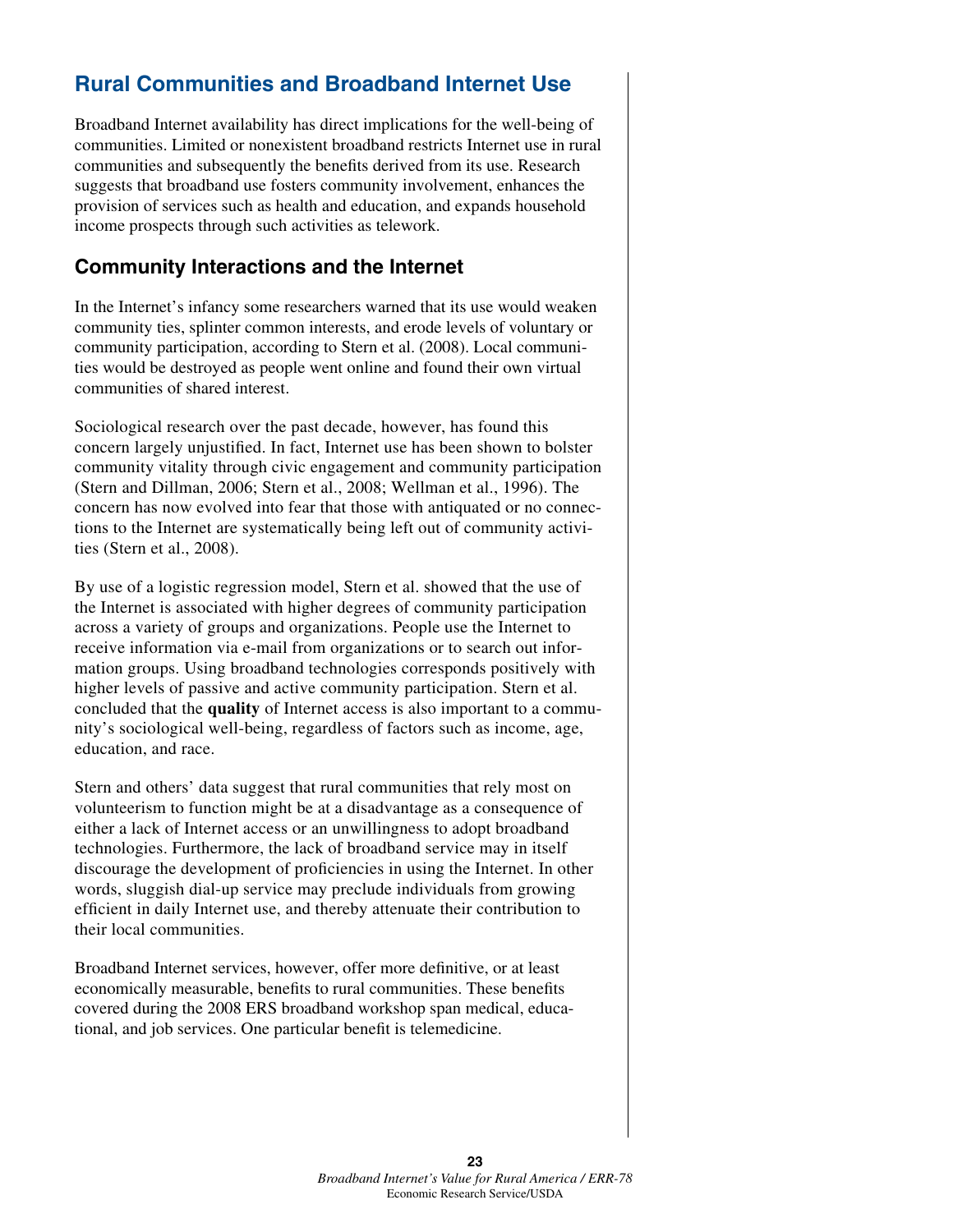#### **Telemedicine and Telehealth**

Rural communities have long faced challenges in getting adequate local health care. Telemedicine and telehealth have been hailed as vital to health care provision in rural communities, whether simply improving the perception of locally provided health care quality or expanding the menu of medical services (Goetz and Debertin, 1996). More accessible health information, products, and services confer real economic benefits on rural communities and their residents: reducing transportation time and expenses, treating emergencies more effectively, reducing time missed at work, increasing local lab and pharmacy work, and providing savings to health facilities from outsourcing specialized medical procedures (Capalbo and Heggem, 1999; Whitacre, 2008).

These benefits have been recognized by Federal policy. The USDA administers a number of programs aimed at improving in-clinic medical technology and broadband Internet access to fully utilize medical technologies in rural clinics. The 2008 Farm Act (the Food, Conservation, and Energy Act of 2008) expands these programs.

Telemedicine studies have primarily been case studies on how hospitals have adapted to telemedicine or cost-benefit studies for hospitals adapting particular telemedicine applications. Whitacre (2008) examined the economic benefits from a community perspective. Rural hospital services affect a community directly in the health of its citizenry and financially since rural hospitals in the States studied are most often partially funded by local sales taxes. As a consequence, understanding the full economic potential of telemedicine is important in understanding the economic benefit of such programs for rural communities.

Whitacre visited hospitals in 24 rural communities across Arkansas, Kansas, Oklahoma, and Texas. Four telemedicine benefits were catalogued: (1) hospital savings resulting from outsourcing specific procedures, (2) transportation savings accruing to patients, (3) income savings resulting from reduction in missed work, and (4) increases in local lab and pharmacy work.

Whitacre found wide variation in the way rural hospitals use teleradiology, teleoncology, and telepsychiatry, the specific telemedicine services analyzed in the study. The biggest benefit noted by hospital staff was in improved turnaround for patients. Cost savings for the hospital were typically not great, though annual cost savings varied significantly. Transportation savings to patients also varied considerably. The estimated transportation cost savings for patients not having to go to a more distant hospital after the initial visit was estimated to range from \$2,000 to \$110,000 per year per hospital across the 24 hospitals.

Estimated savings to patients who would have missed additional work time had they gone beyond their local hospital ranged from \$3,000 to \$70,000 for the 24 rural hospitals. Additional pharmacy and lab work that was gained by rural hospitals or their local affiliates was estimated to range from \$31,000 to \$1.5 million per annum. The cost of not having telemedicine thus was estimated to average \$370,000 per annum for the 24 rural hospitals. Communities with larger hospitals (2,000 or more patient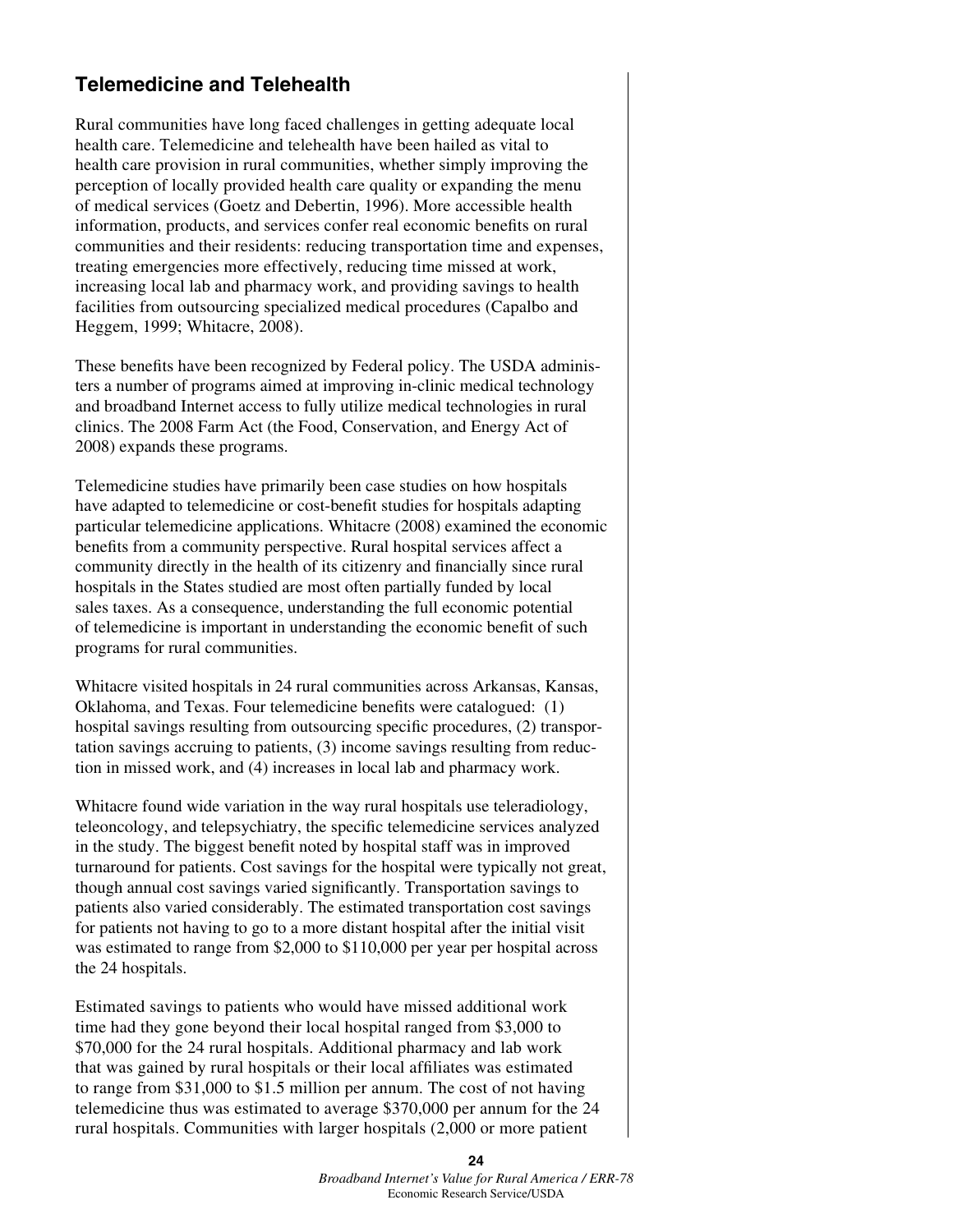encounters per month) would be forgoing over \$500,000 per year if telemedicine were not offered.

## **Distance Education**

Education has long been shown to contribute positively to individuals' economic well-being as well as to national economic growth (through labor productivity gains). Education, also a major factor in the well-being of rural America, has been undergoing a transformation because of broadband Internet, with promising economic consequences. The institutional changes taking place between students, parents, faculty, and education administrators are already evident.

School-to-school distance education systems have opened to other provider groups that reach beyond schools or learning centers (Poley, 2008). Learners include students in K-12 and higher education as well as new immigrants, continuing education students, and individuals taking courses for personal development. Providers of distance education include universities, community colleges, private companies, communities, professional organizations, primary and secondary schools, and individuals.

Learners "attend" anytime during the 24-hour day, at work sites, learning centers, and in the home (Poley). Elementary school learners can visit educational sites that were introduced in the classroom, complete research projects (often with the assistance of parents), and check up on assignments while home sick. Their parents also can interact with teachers more freely. Secondary school students can enroll in online Advance Placement courses and other college-prep and college-level courses.

Distance education for post-secondary institutions also saves resources—for schools by reducing overhead and for rural households by reducing travel costs. It enables motivated learners to complete a course of study that might otherwise be incompatible with their work schedules and parental responsibilities (Poley). The promise for rural residents is increased access to educational resources, at lower costs than without distance learning.

#### **The Service Sector in the Internet Economy**

Most employment growth in the United States over the last several decades has been in the service sector, a sector especially conducive for broadband applications. Analysis of Bureau of Economic Analysis data shows services making up 50 percent of real private gross domestic product (GDP), 60 percent of personal consumption expenditures, 16 percent of private investment, and 25 percent of total trade in 2007.

As the sector has grown, information technology has increased the sector's productivity and globalized its marketplace. Information technology and the service sector are primary drivers of economic growth (Mann, 2008). As the global economy has grown, so have markets for information technology and services that process or trade through the Internet (Mann, 2006). Information technologies have allowed services to be fragmented between nontraded and tradable segments, such as back-office operations of financial firms, airline reservation offices, and software development for private business.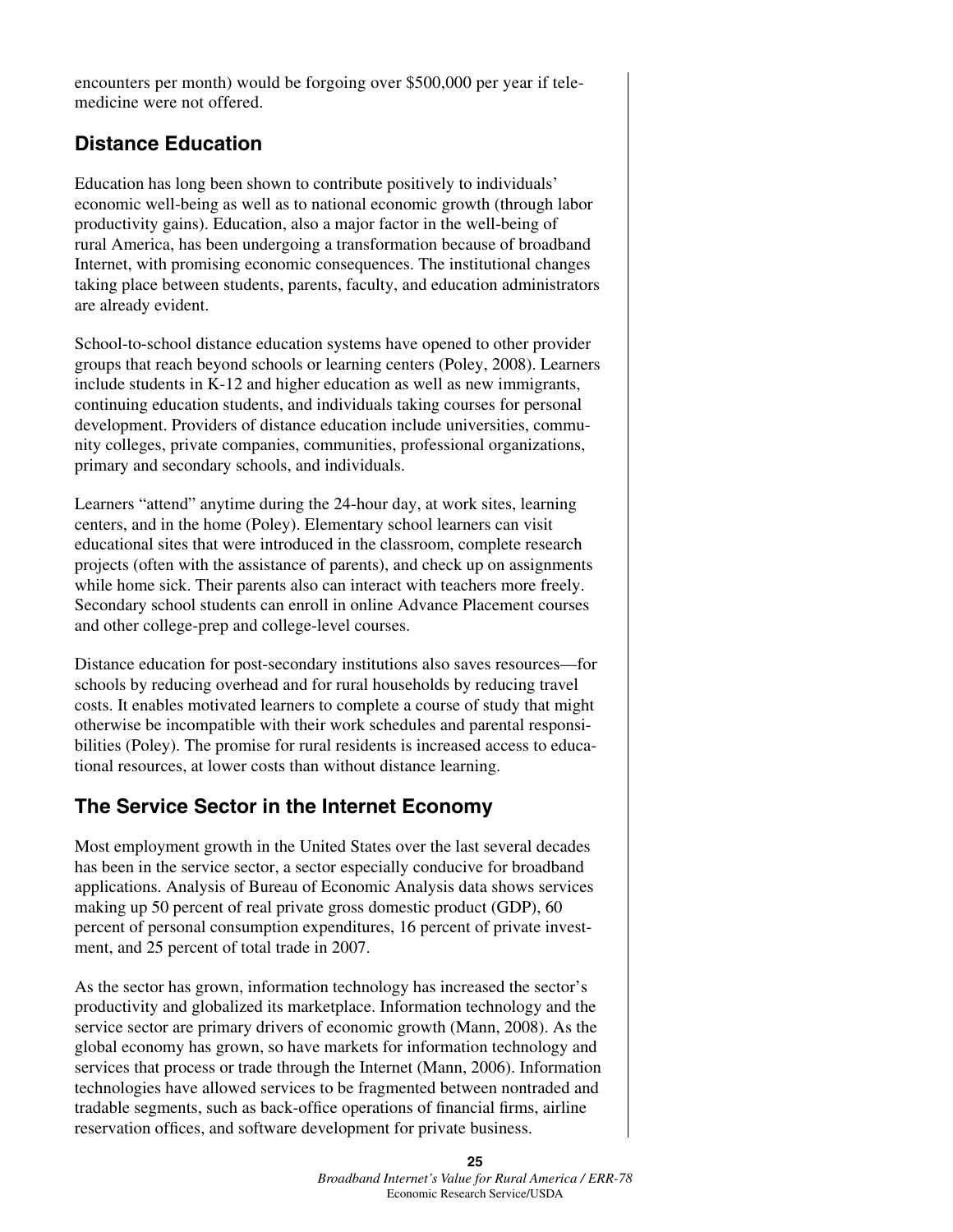During the ERS-sponsored workshop on rural broadband in 2008, Mann identified four overarching effects of the Internet on the service sector:

- Greater international division of labor in services or standardization of services,
- Greater supply of intermediate services or fragmentation of services,
- Greater demand for intermediate services or fragmenting of services, and
- Globalization of both the supply and demand for services.

This has led to increasing private service sector exports and imports (table 13), with the United States exporting more services than it imports.

Not all service sector trade is uniformly distributed. Mann (2008) concluded that the trade in services has harmed low-wage service work like call centers and may continue to do so. Codification of work processes, such as in the software industry, also puts some high-wage work at risk of going overseas. Broadband allows rural areas to compete for low- and high-end service jobs, such as software development, but does not guarantee that rural communities will get them.

## **Telework**

Telework is one part of the service sector that could be greatly enhanced by broadband Internet. Might rural communities benefit? Do rural communities have people that would be interested in and able to work online? Are there firms that would be interested in rural sourcing rather than global sourcing some of their services? Morris and Goodridge (2008) addressed this during the ERS workshop. They surveyed businesses across the country and found that approximately 12 percent were engaged in global offshoring of some service support activity, mostly (52 percent) to India.

The major advantages with offshoring cited by businesses were reducing costs, freeing up management time, and offering "24/7" customer access. Disadvantages were increased incidences of customer dissatisfaction and morale problems among domestic employees. The businesses indicated that

|                               | Exports                     |         |         | Imports |        |         |
|-------------------------------|-----------------------------|---------|---------|---------|--------|---------|
|                               | 1997                        | 2002    | 2006    | 1997    | 2002   | 2006    |
| Private services (\$ million) | 83,929                      | 122,207 | 187.771 | 43,154  | 72.604 | 116,524 |
|                               | Percent of private services |         |         |         |        |         |
| <b>Education services</b>     | 10                          | 10      | 8       | 3       | 4      | 4       |
| <b>Financial services</b>     | 15                          | 18      | 23      | 14      | 13     | 12      |
| Insurance services            | 3                           | 4       | 5       | 14      | 30     | 29      |
| Telecommunications            | 5                           | 3       | 3       | 19      | 6      | 4       |

#### Table 13 **Trade in private services, 1997-2006**

Source: Mann, 2008.